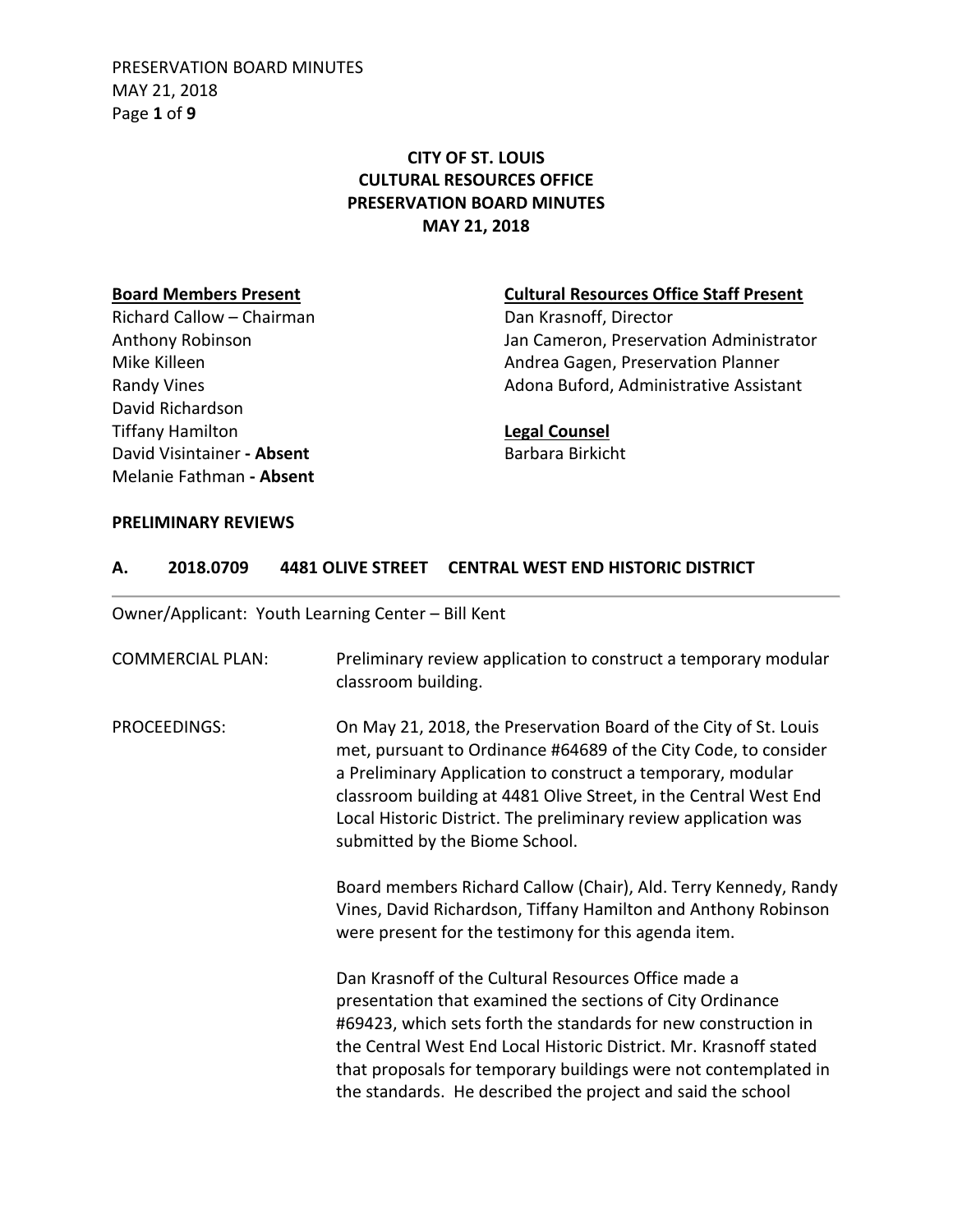# PRESERVATION BOARD MINUTES MAY 21, 2018 Page **2** of **9**

|                           | would likely use the facility for up to seven years and in that time<br>it would raise funds to build a permanent structure. He also said<br>that by painting the building red and screening it with a fence the<br>impact upon the historic district could be minimized. Mr. Krasnoff<br>further noted that the original proposal submitted by the<br>applicant was for demolition of a High Merit building with strong<br>associations to the playwright Tennessee Williams. The proposal<br>before the Board was submitted to avoid the demolition yet meet<br>the school's short term classroom needs.                                                                                                                                                                                                                                                                                                                                           |
|---------------------------|------------------------------------------------------------------------------------------------------------------------------------------------------------------------------------------------------------------------------------------------------------------------------------------------------------------------------------------------------------------------------------------------------------------------------------------------------------------------------------------------------------------------------------------------------------------------------------------------------------------------------------------------------------------------------------------------------------------------------------------------------------------------------------------------------------------------------------------------------------------------------------------------------------------------------------------------------|
|                           | Board member David Richardson asked Mr. Krasnoff if he thought<br>the proposal was for an ancillary structure, not a temporary<br>building. Mr. Krasnoff replied that the definition of the proposal<br>for the classroom building being considered was subject to<br>interpretation, and was not obvious.                                                                                                                                                                                                                                                                                                                                                                                                                                                                                                                                                                                                                                           |
|                           | Mr. Richardson asked Mr. Krasnoff to define how long a<br>temporary structure could be standing before it was permanent.<br>Mr. Krasnoff said a building that was to stand for seven years was<br>temporary.                                                                                                                                                                                                                                                                                                                                                                                                                                                                                                                                                                                                                                                                                                                                         |
| <b>FINDINGS OF FACTS:</b> | The Preservation Board found that:<br>4481 Olive Street is located in the Central West End Local<br>$\bullet$<br>Historic District;<br>the Central West End Standards for New Construction require<br>$\bullet$<br>that new buildings replicate the siting, massing, scale, street<br>rhythm and exterior materials of adjacent buildings;<br>the proposal for a modular classroom is not addressed by the<br>$\bullet$<br>standards due to the impermanent nature of the construction;<br>the Biome School requires additional classroom space in order<br>to fulfill its educational mission;<br>the use of the temporary modular classroom allows time for<br>the consideration of the future development of the school's<br>facilities that fulfills its mission and allows for the preservation<br>of the High Merit 4477 Olive Street building; and<br>a building designed only to stand for seven years is, by<br>٠<br>definition, temporary. |
| <b>BOARD DECISION:</b>    | It was the decision of the Preservation Board to grant Preliminary<br>Approval for the construction of a temporary, modular classroom<br>building, with the stipulations that it not stand for more than<br>seven years; there is annual consultation between the Cultural                                                                                                                                                                                                                                                                                                                                                                                                                                                                                                                                                                                                                                                                           |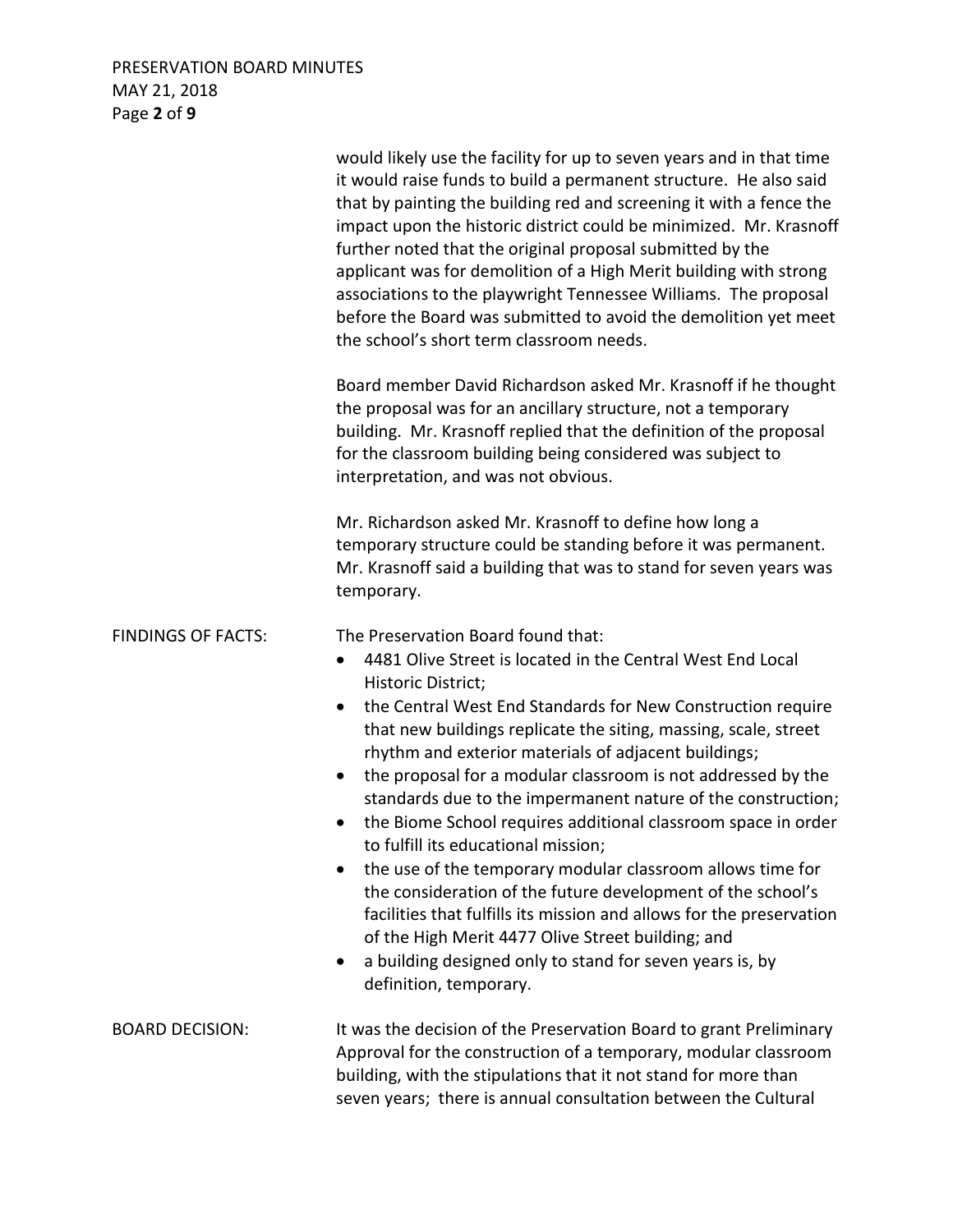Resources Office and the School regarding the building and the final design and landscaping details be reviewed and approved by the Cultural Resources Office. The motion was made by Board Member David Richardson and seconded by Mr. Robinson. The motion passed unanimously.

### **NEW APPLICATIONS**

### **B. 2018.0466 4220 BOTANICAL AVENUE SHAW HISTORIC DISTRICT**

Owner/Applicant: Iowa Holding Group LLC – Orlando Askins

| <b>RESIDENTIAL PLAN:</b> | Application to construct a single-family house.                                                                                                                                                                                                                                                                                                                                                                                                                                                                                                                                                                                                                                                                                                                |
|--------------------------|----------------------------------------------------------------------------------------------------------------------------------------------------------------------------------------------------------------------------------------------------------------------------------------------------------------------------------------------------------------------------------------------------------------------------------------------------------------------------------------------------------------------------------------------------------------------------------------------------------------------------------------------------------------------------------------------------------------------------------------------------------------|
| <b>PROCEEDINGS:</b>      | On May 21, 2018, the Preservation Board of the City of St. Louis<br>met, pursuant to Ordinance #64689 of the City Code, to consider<br>a New Application to construct a detached, single-family house at<br>4220 Botanical Avenue, in the Shaw Neighborhood Local Historic<br>District. The application was submitted by the developer, Orlando<br>Askins of Iowa Holding Group LLC.                                                                                                                                                                                                                                                                                                                                                                           |
|                          | Board members Richard Callow (Chair), Ald. Terry Kennedy, Randy<br>Vines, David Richardson, Tiffany Hamilton and Anthony Robinson<br>were present for the testimony for this agenda item.                                                                                                                                                                                                                                                                                                                                                                                                                                                                                                                                                                      |
|                          | Jan Cameron of the Cultural Resources Office made a<br>presentation that examined the sections of City Ordinance #59400<br>which sets forth the standards for new construction in the Shaw<br>Local Historic District. Ms. Cameron stated that while the<br>developer had been responsive to some of the Cultural Resources<br>Office suggestions and had modified the roof slope, the design<br>was still not in compliance with the Shaw Historic Standards. She<br>recommended that the Board withhold approval at this time to<br>allow for further revisions. Ms. Cameron submitted into the<br>record emails from the Alderman of the 8 <sup>th</sup> Ward and the Shaw<br>Neighborhood Improvement Association, in opposition to the<br>current design. |
|                          | Kiera Jones, representative of the applicant, testified on behalf of                                                                                                                                                                                                                                                                                                                                                                                                                                                                                                                                                                                                                                                                                           |

the project. She stated that the 3-story height of the building had received a variance from the Zoning Administration, and that the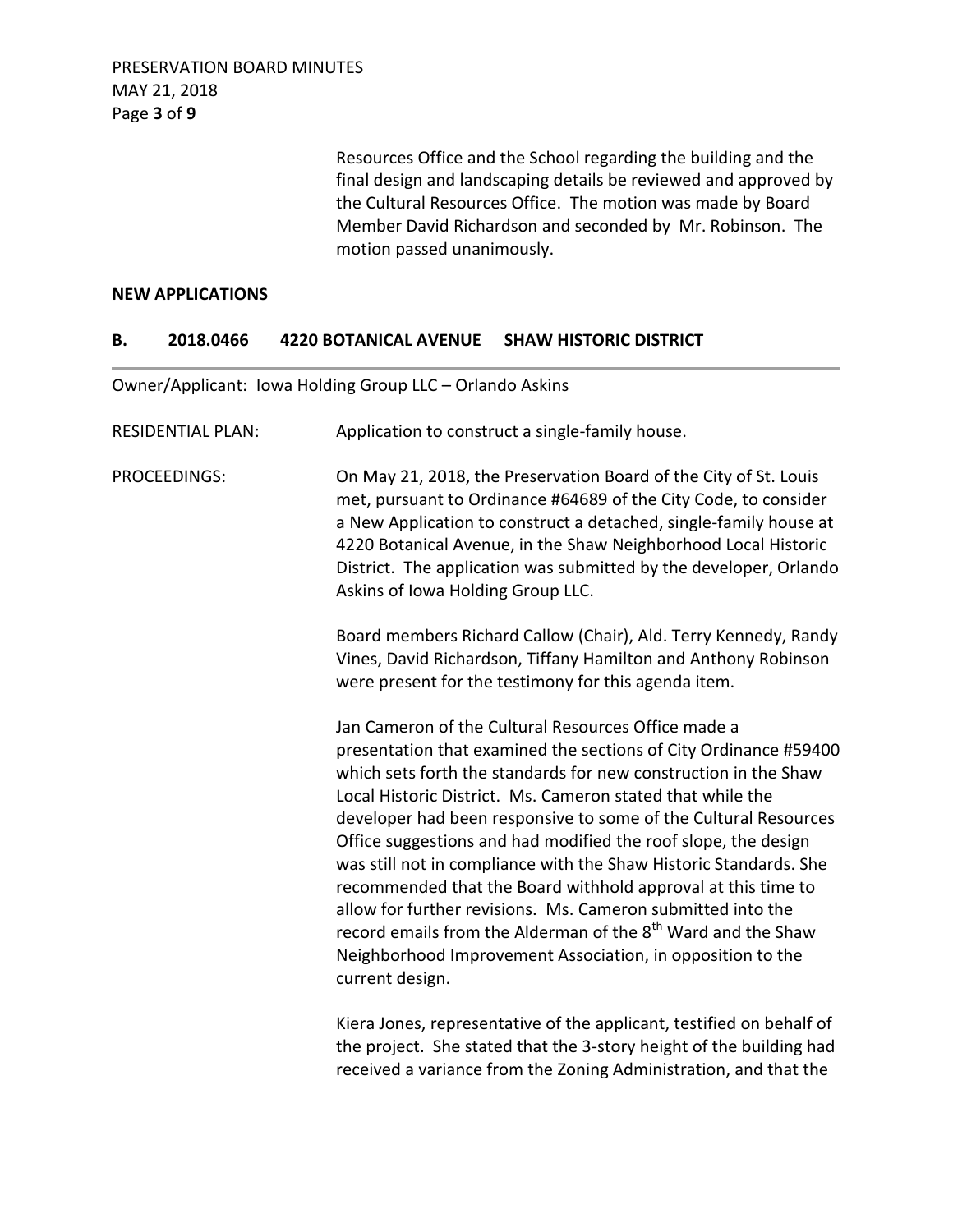PRESERVATION BOARD MINUTES MAY 21, 2018 Page **4** of **9**

|                           | applicant was requesting that no more than ten feet of brick be<br>required on the side elevations.                                                                                                                                                                                                                                                                                                                                                           |
|---------------------------|---------------------------------------------------------------------------------------------------------------------------------------------------------------------------------------------------------------------------------------------------------------------------------------------------------------------------------------------------------------------------------------------------------------------------------------------------------------|
|                           | Alderman Annie Rice stated she was testifying both as Alderman<br>of the Ward and on behalf of the Shaw Neighborhood<br>Improvement Association. She said she agreed with the Cultural<br>Resources Office recommendation as the project as currently<br>designed as it did not comply with the Shaw standards; and<br>further, that she was unaware of the Zoning variance being<br>granted.                                                                 |
| <b>FINDINGS OF FACTS:</b> | The Preservation Board found that:<br>the proposed site for construction, 4220 Botanical Avenue, is<br>$\bullet$<br>located in the Shaw Neighborhood Local Historic District;<br>the proposed massing, scale, height and proportions of the<br>$\bullet$<br>building do not appear to be compatible with adjacent<br>buildings; and<br>the east elevation faces a wide side yard and will expose a<br>$\bullet$<br>large extent of lap siding to street view. |
| <b>BOARD DECISION:</b>    | It was the decision of the Preservation Board to deny the<br>permit application as the proposed new construction does not<br>meet the Shaw Historic District Standards. The motion was made<br>by Board member Anthony Robinson and seconded by Mr. Vines.<br>The motion passed unanimously.                                                                                                                                                                  |

# **C. 2018.0512 3927 RUSSELL BOULEVARD SHAW HISTORIC DISTRICT**

Owner: Yellow Dolphin Investments LLC – Kim Susands Applicant: Level STL – Shane Cochran

| <b>RESIDENTIAL PLAN:</b> | Application to retain slider windows installed without a permit.                                                                                                                                                                                                                                                                                 |
|--------------------------|--------------------------------------------------------------------------------------------------------------------------------------------------------------------------------------------------------------------------------------------------------------------------------------------------------------------------------------------------|
| PROCEEDINGS:             | On May 21, 2018, the Preservation Board of the City of St. Louis<br>met, pursuant to Ordinance #64689 of the City Code, to consider<br>a New Application to retain three slider windows installed without<br>a permit at 3927 Russell Blvd. in the Shaw Local Historic District.<br>The application was submitted by Shane Cochran of Level STL. |
|                          | Board members Richard Callow (Chair), Ald. Terry Kennedy, Randy<br>Vines, David Richardson, Tiffany Hamilton and Anthony Robinson<br>were present for the testimony for this agenda item.                                                                                                                                                        |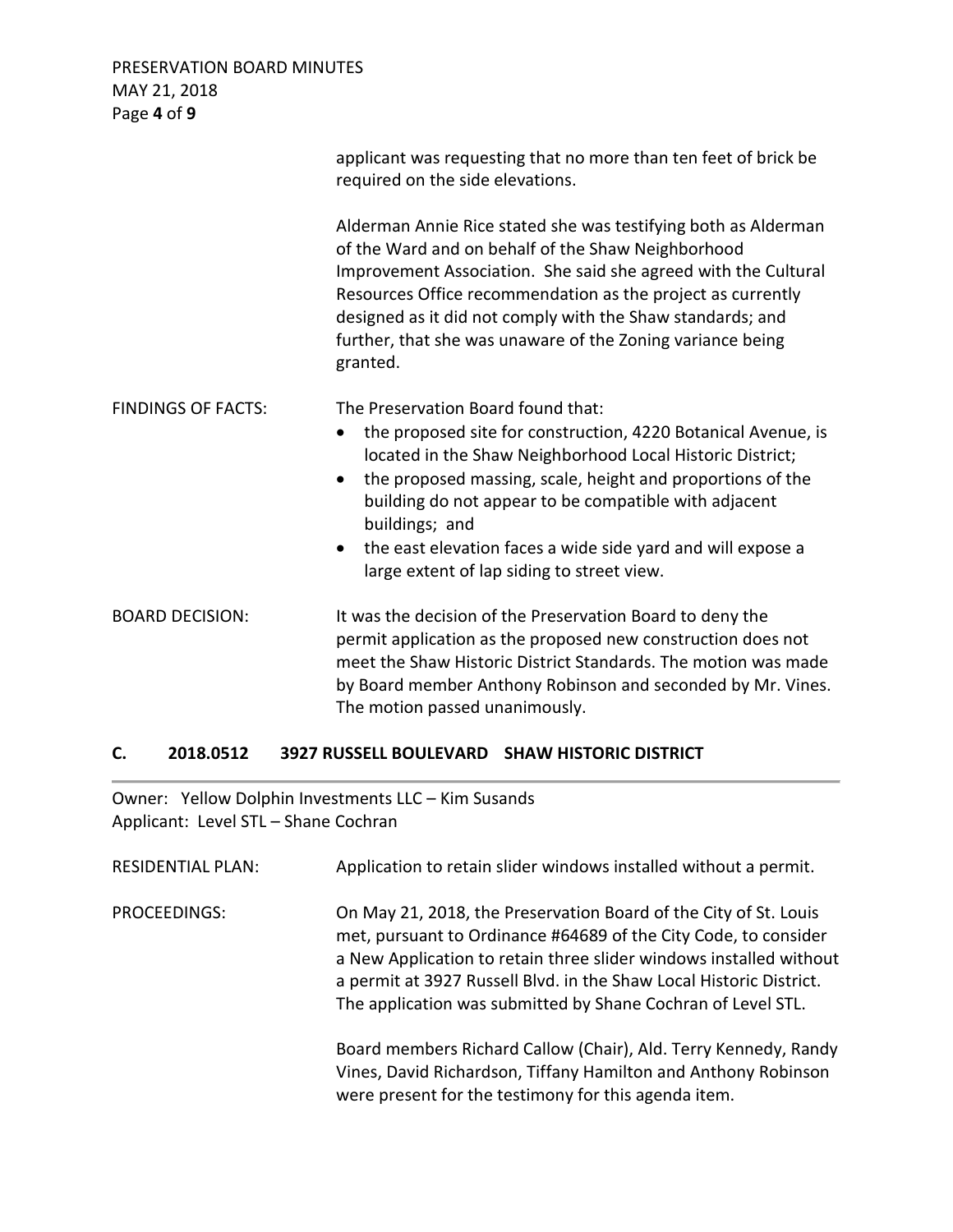## PRESERVATION BOARD MINUTES MAY 21, 2018 Page **5** of **9**

|                           | Andrea Gagen of the Cultural Resources Office made a<br>presentation that examined the sections of City Ordinance #59400<br>which sets forth the standards for new construction in the Shaw<br>Neighborhood Historic District. She stated that the Cultural<br>Resources Office received a complaint about work going on at this<br>address without a permit. Upon inspection, it was observed that<br>new metal slider windows with fixed transoms had been installed<br>on the front façade. Ms. Gagen recommended that the<br>Preservation Board deny the permit application to retain the<br>windows as they do not comply with the Shaw Historic District<br>Standards. The previous windows were non-conforming slider<br>windows, which were not the original configuration. |
|---------------------------|-------------------------------------------------------------------------------------------------------------------------------------------------------------------------------------------------------------------------------------------------------------------------------------------------------------------------------------------------------------------------------------------------------------------------------------------------------------------------------------------------------------------------------------------------------------------------------------------------------------------------------------------------------------------------------------------------------------------------------------------------------------------------------------|
|                           | Shane Cochran of Level STL, testified on behalf of the project. He<br>stated he was matching the windows installed across the street<br>from the project. He submitted photos of the windows.                                                                                                                                                                                                                                                                                                                                                                                                                                                                                                                                                                                       |
| <b>FINDINGS OF FACTS:</b> | The Preservation Board found that:<br>3927 Russell is located in the Shaw Neighborhood Local<br>٠<br>Historic District;<br>the house was constructed in 1895. The original fenestration<br>$\bullet$<br>would have been a single doublehung window with a semi-<br>circular head in each opening. This is a relatively common<br>window type in the Shaw district;<br>the Shaw Historic District Standards dictate that original detail<br>$\bullet$<br>should be left in its original form or replicated if necessary and<br>that windows should be in the same vertical and horizontal<br>proportions and style as in the original structures; and<br>the installed non-compliant slider windows do not replicate<br>$\bullet$<br>the original windows.                           |
| <b>BOARD DECISION:</b>    | It was the decision of the Preservation Board to deny the building<br>permit application to retain the slider windows as they do not<br>comply with the Shaw Historic District Standards. The motion was<br>made by Board member Randy Vines and seconded by David<br>Richardson. The motion passed unanimously.                                                                                                                                                                                                                                                                                                                                                                                                                                                                    |

## **D. 2018.0460 2423 SALENA AVENUE BENTON PARK HISTORIC DISTRICT**

Owner/Applicant: Franklin C. Melton

RESIDENTIAL PLAN: Retain front entry driveway constructed without permit.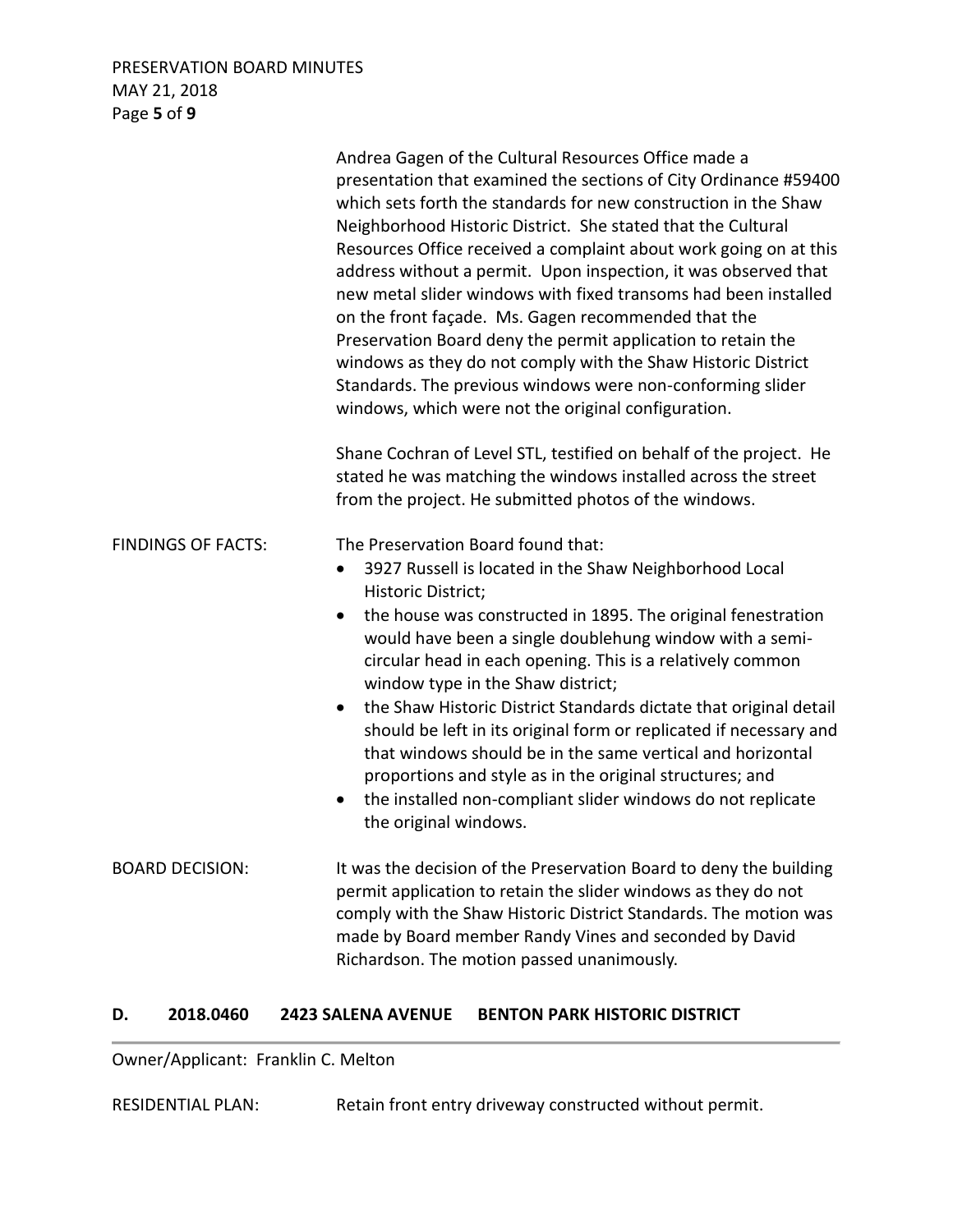## PRESERVATION BOARD MINUTES MAY 21, 2018 Page **6** of **9**

PROCEEDINGS: On May 21, 2018, the Preservation Board of the City of St. Louis met, pursuant to Ordinance #64689 of the City Code, to consider a New Application to retain a front driveway installed without a permit at 2423 Salena Street, in the Benton Park Local Historic District. The application was submitted by the developer, Franklin C. Melton.

> Board members Richard Callow (Chair), Ald. Terry Kennedy, Randy Vines, David Richardson, Tiffany Hamilton and Anthony Robinson were present for the testimony for this agenda item. Jan Cameron of the Cultural Resources Office made a presentation that examined the sections of City Ordinance #67175 which sets forth the standards for new construction in the Benton Park Local Historic District. Ms. Cameron stated that the Office had received a complaint and upon inspection, had discovered that a driveway had been installed without a permit, and with no appropriate curb-cut or apron. The drive had changed the slope of the front yard, which is not allowed under the Benton Park Standards. She noted an adjacent driveway predated the designation of Benton Park as a local district; and that while 2423 Salena had no alley access, there appeared to be little pressure for parking on the block. Ms. Cameron stated that she had received a number of complaints regarding the driveway, which has a significant negative impact upon the appearance of the property. She recommended that the Preservation Board deny the application and require that the driveway be removed.

Frank Melton, developer and owner of 2423 Salena Street, testified on his own behalf. He denied that the driveway had changed the slope of the property and emphasized the existing driveway next door. He said further that since no parking was allowed on the opposite side of the street, off-street parking was critical. Mr. Melton testified that his contractor had told him that no permit was required, and that the curb has deteriorated so badly that a curb-cut was unnecessary. He said that he had already sold the property.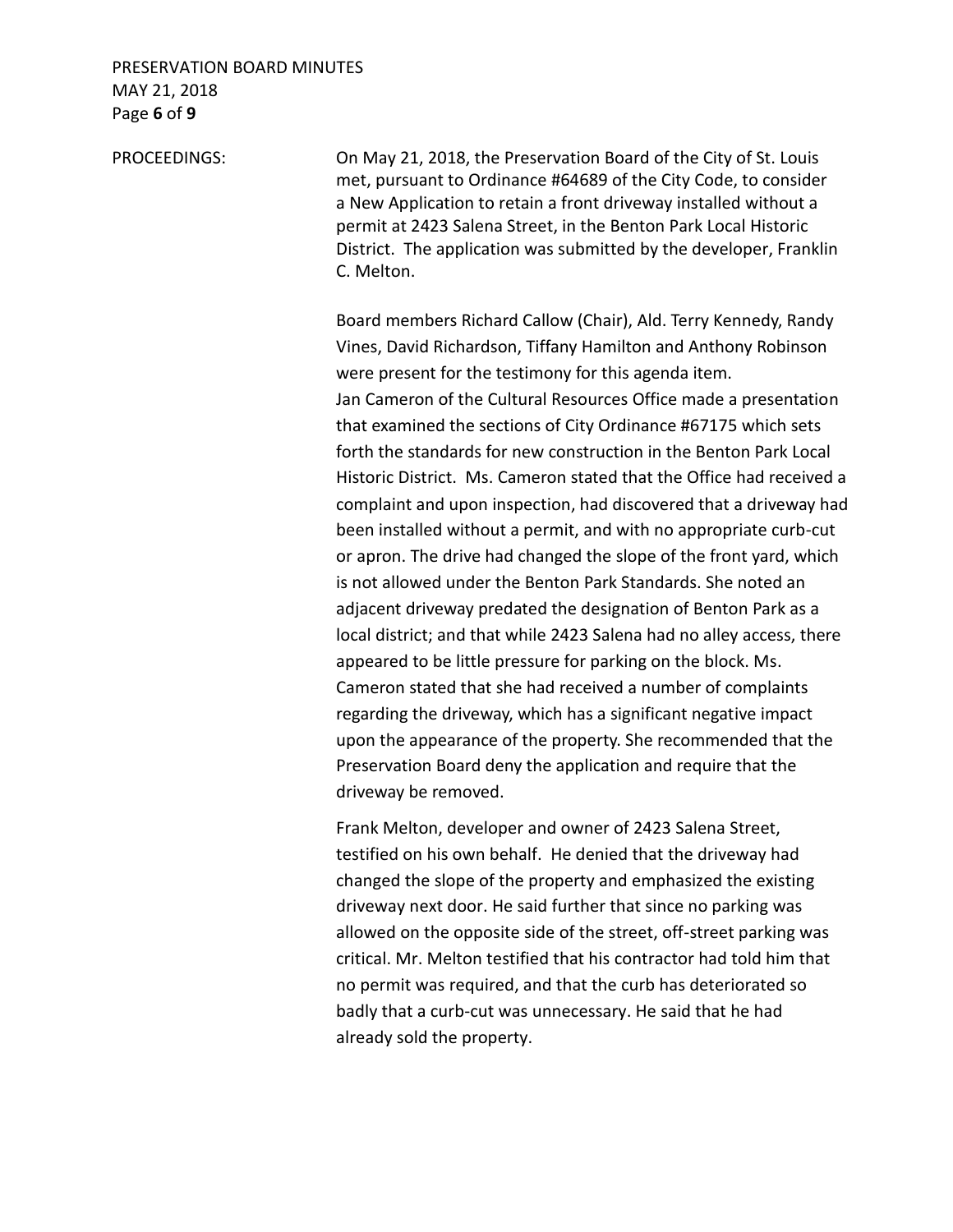PRESERVATION BOARD MINUTES MAY 21, 2018 Page **7** of **9**

| <b>FINDINGS OF FACTS:</b> | The Preservation Board found that:<br>2324 Salena Street is located in the Benton Park National<br>$\bullet$<br>Register District;<br>the current driveway was constructed without a permit and<br>$\bullet$<br>without curb-cut or apron;<br>the drive has altered the slope of the front yard, which the<br>$\bullet$<br>Benton Park Standards do not allow; and that<br>the drive covers a significant portion of the house's front yard<br>$\bullet$<br>and has a deleterious effect upon the appearance of the<br>house and block. |
|---------------------------|-----------------------------------------------------------------------------------------------------------------------------------------------------------------------------------------------------------------------------------------------------------------------------------------------------------------------------------------------------------------------------------------------------------------------------------------------------------------------------------------------------------------------------------------|
| <b>BOARD DECISION:</b>    | It was the decision of the Preservation Board to deny the<br>application to retain the driveway as it does not meet the Shaw<br>Historic District Standards. The motion was made by Board<br>member David Richardson and seconded by Mr. Vines. The<br>motion passed unanimously.                                                                                                                                                                                                                                                       |

## **APPEALS OF DENIALS**

| Е. | 2018.0011               | <b>4064 MAFFITT AVENUE</b>                                      | THE VILLE HISTORIC DISTRICT                                                                                                                                                                                                                                                                                                                                                                                 |
|----|-------------------------|-----------------------------------------------------------------|-------------------------------------------------------------------------------------------------------------------------------------------------------------------------------------------------------------------------------------------------------------------------------------------------------------------------------------------------------------------------------------------------------------|
|    |                         | Owner/Applicant: Unfailing Love Christian Church - Jason Barney |                                                                                                                                                                                                                                                                                                                                                                                                             |
|    | <b>COMMERCIAL PLAN:</b> | addition to existing building.                                  | Appeal of a building permit application to construct church                                                                                                                                                                                                                                                                                                                                                 |
|    | PROCEEDINGS:            |                                                                 | On May 21, 2018, the Preservation Board of the City of St. Louis<br>met, pursuant to Ordinance #64689 of the City Code, to consider<br>an Appeal of the Cultural Resources Director's Denial of an<br>application to construct a church addition at 4064 Maffitt Avenue,<br>in The Ville Local Historic District. The application was submitted<br>by Jason Barney of Unfailing Love Christian Church, Inc. |
|    |                         |                                                                 | Board members Richard Callow (Chair), Ald. Terry Kennedy, Randy<br>Vines, David Richardson, Tiffany Hamilton and Anthony Robinson<br>were present for the testimony for this agenda item.                                                                                                                                                                                                                   |
|    |                         |                                                                 | Jan Cameron of the Cultural Resources Office made a<br>presentation that examined the sections of City Ordinance #60236<br>which sets forth the standards for new construction in The Ville<br>Local Historic District. She entered into the record the enabling<br>legislations, Ordinance #64689 and Ordinance #62036; the                                                                                |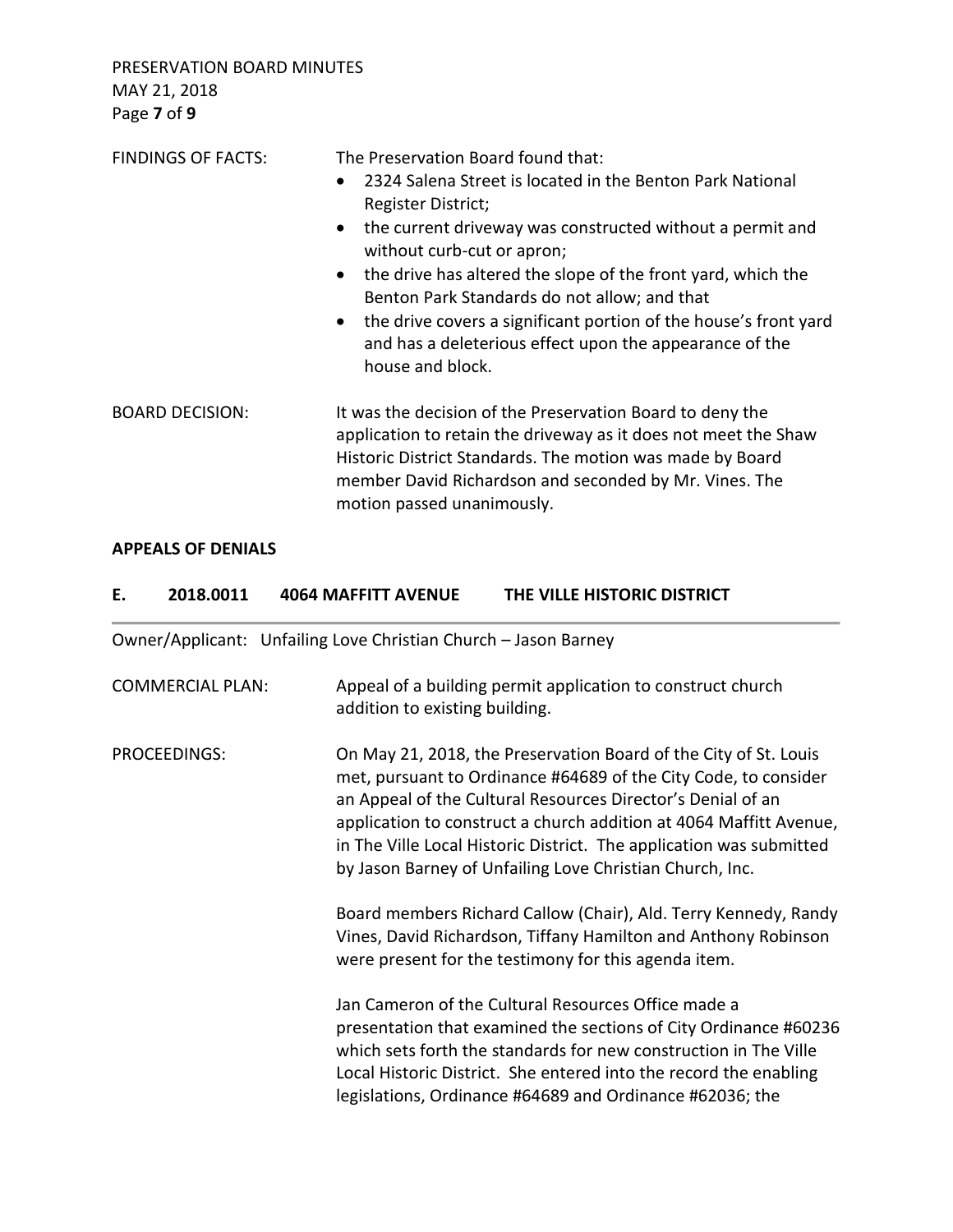PRESERVATION BOARD MINUTES MAY 21, 2018 Page **8** of **9**

|                           | meeting agenda; and the PowerPoint presentation; and also a<br>letter from 4 <sup>th</sup> Ward Alderman Sam Moore, indicating his support<br>of the project. Ms. Cameron stated that the Cultural Resources<br>Office had worked closely with the applicant to revise the initial<br>submission, and the building now included a brick front and<br>windows. She recommended that the Board overturn the<br>Director's denial based upon the new design.                       |
|---------------------------|---------------------------------------------------------------------------------------------------------------------------------------------------------------------------------------------------------------------------------------------------------------------------------------------------------------------------------------------------------------------------------------------------------------------------------------------------------------------------------|
|                           | Jason Barney, the appellant, testified on behalf of the project.                                                                                                                                                                                                                                                                                                                                                                                                                |
| <b>FINDINGS OF FACTS:</b> | The Preservation Board found that:<br>4064 Maffitt Avenue is located in The Ville Local Historic<br>$\bullet$<br>District;<br>the proposal is to construct a church sanctuary addition to<br>$\bullet$<br>existing church buildings;<br>the proposed structure is a "Tuff-Shed" prefabricated building;<br>the design has been revised to include a brick front façade and<br>$\bullet$<br>additional details that improve compatibility with other<br>structures on the block. |
| <b>BOARD DECISION:</b>    | It was the decision of the Preservation Board to overturn the<br>Director's Denial and approve the revised design. The motion was<br>made by Board member Hamilton and seconded by Alderman<br>Kennedy. The motion passed unanimously.                                                                                                                                                                                                                                          |

# **F. 2018.0384 4240 CASTLEMAN AVENUE SHAW HISTORIC DISTRICT**

Owner: Orin Johnson and Erin Hammond Applicant: Landscape Concepts – Jill Wallenberg

| <b>RESIDENTIAL PLAN:</b> | Appeal of a building permit application to construct a front<br>retaining wall.                                                                                                                                                                                                                                                                                                                                          |
|--------------------------|--------------------------------------------------------------------------------------------------------------------------------------------------------------------------------------------------------------------------------------------------------------------------------------------------------------------------------------------------------------------------------------------------------------------------|
| PROCEEDINGS:             | On May 21, 2018, the Preservation Board of the City of St. Louis<br>met, pursuant to Ordinance #64689 of the City Code, to consider<br>an Appeal of the Cultural Resources Director's Denial of an<br>application to construct a curved retaining wall at 4240<br>Castleman, in Shaw Neighborhood Local Historic District. The<br>application was submitted by Jill Wallenberg of Landscape<br>Concepts, the contractor. |